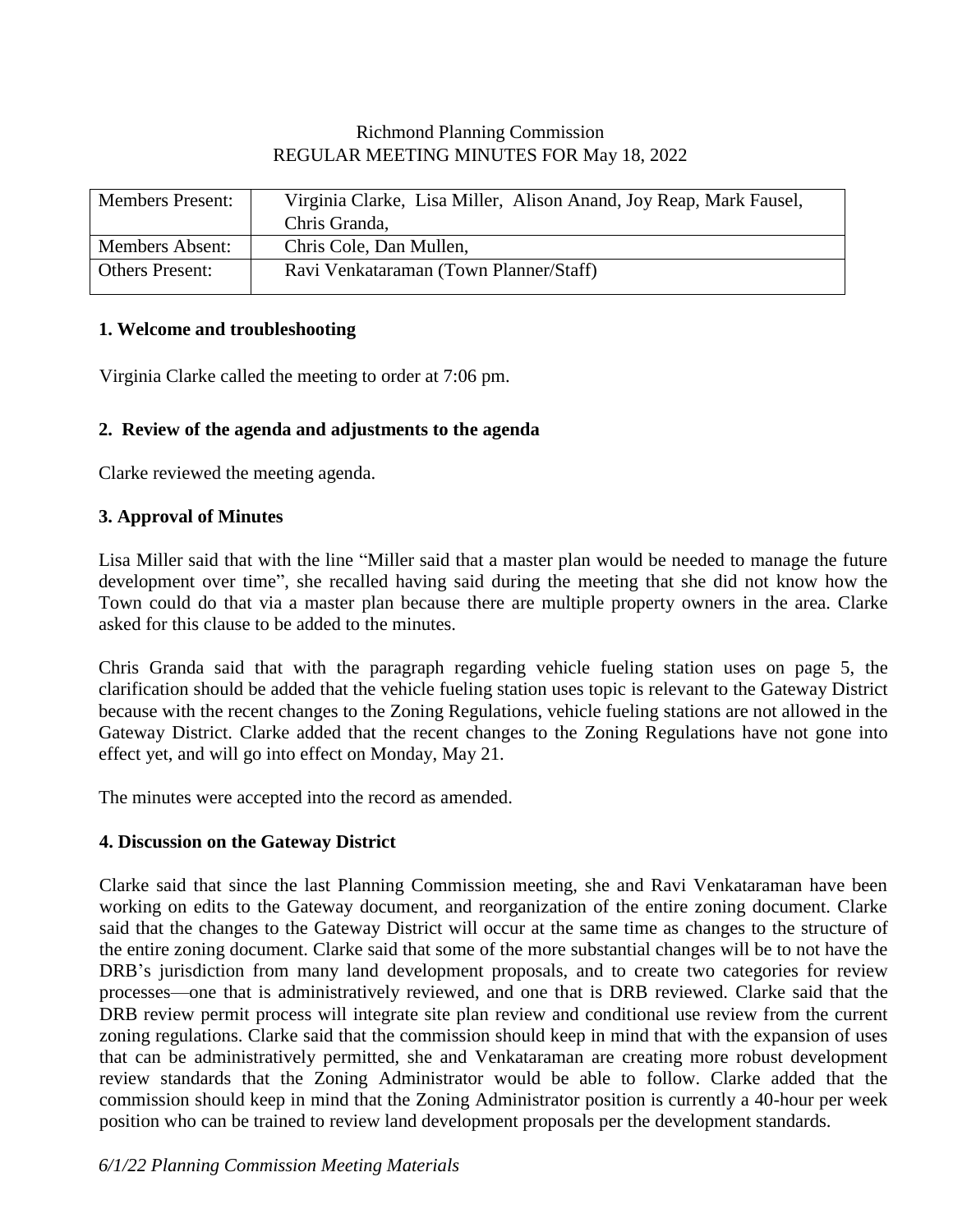Clarke asked the commission their thoughts on changing the name of the district from "Gateway Commercial" to "Gateway Residential/Commercial". Commission members said that they were ok with this change in the name.

Clarke reviewed the proposed area for the Gateway Residential/Commercial District, including possibly rezoning four lots on West Main Street that adjoin the Village to Village Residential/Commercial because of their semblance to lots in the village compared to lots in the Gateway. Alison Anand asked if the cemetery is proposed for the Gateway Residential/Commercial or the Village Residential/Commercial. Clarke said that it would probably go with the Village Residential/Commercial. Miller asked about the potential for commercial uses on the back side of the four subject properties, which would imply that access to those uses would be via residential streets. Clarke said that the four properties under discussion would probably remain oriented towards Route 2, due to wetlands and slopes. Mark Fausel asked why rezone the properties if the zoning districts will be similar and the cemetery properties are not likely to change. Clarke agreed that the zoning districts will be similar, and said that the four lots under discussion are not part of the scenic rural entrance the Gateway District is supposed to be. Clarke added that it wouldn't matter which district the cemeteries would be located in.

Granda asked where the water and sewer lines end. Clarke said that Heidi Bormann's property, under current consideration for rezoning, is served by town water and sewer, and asked Venkataraman for the location of the water and sewer lines. Venkataraman said that he was unsure and that he will have to check. Venkataraman said that based on his assumption of the location of the end of the water and sewer lines in the Route 2 right-of-way, the other parcels under consideration could be served. Clarke said that the water and sewer lines may actually not be within the Route 2 right-of-way.

Joy Reap that she considers the four properties under discussion to be part of the Gateway, and that water and sewer service to Bormann's property is via Tilden Avenue. Clarke said that the properties under discussion have closer front-yard setbacks, akin to the properties in the village, which contrasts with properties in the Gateway. Clarke said that the commission will have to think about which district the cemetery properties belong.

Clarke reviewed the purpose statement, noting the distinctive larger front-yard setbacks in the Gateway. Clarke reviewed the list of features, explaining that the list of features is in other districts the commission have recently revised, and that the list of features is non-regulatory. Miller said she liked the language about the shared bicycle/pedestrian path, and suggested strengthening the language. Clarke said that the official map is the needed tool to give this language regulatory strength.

Granda asked if the regulations for any other zoning district requires municipal water and sewer connection if available, and said he has concerns about the zoning creating an obligation for the town to provide municipal water and sewer service. Clarke referred to language in the Town Plan regarding water and sewer service in the Gateway. Granda said that the Town Plan language does not read like a requirement, and questioned why to include the language if such language is already in the Town Plan. Venkataraman said that typically purpose statements in zoning does not have regulatory authority, but that statements in the purpose that specifically state a requirement can be exercised as a regulatory requirement. Venkataraman said that in this context, the statement would be read as a regulatory requirement, and that based on the discussions at the last Water/Sewer Commission meeting, he recommends inputting softer language or removing the statement altogether. Clarke said that at this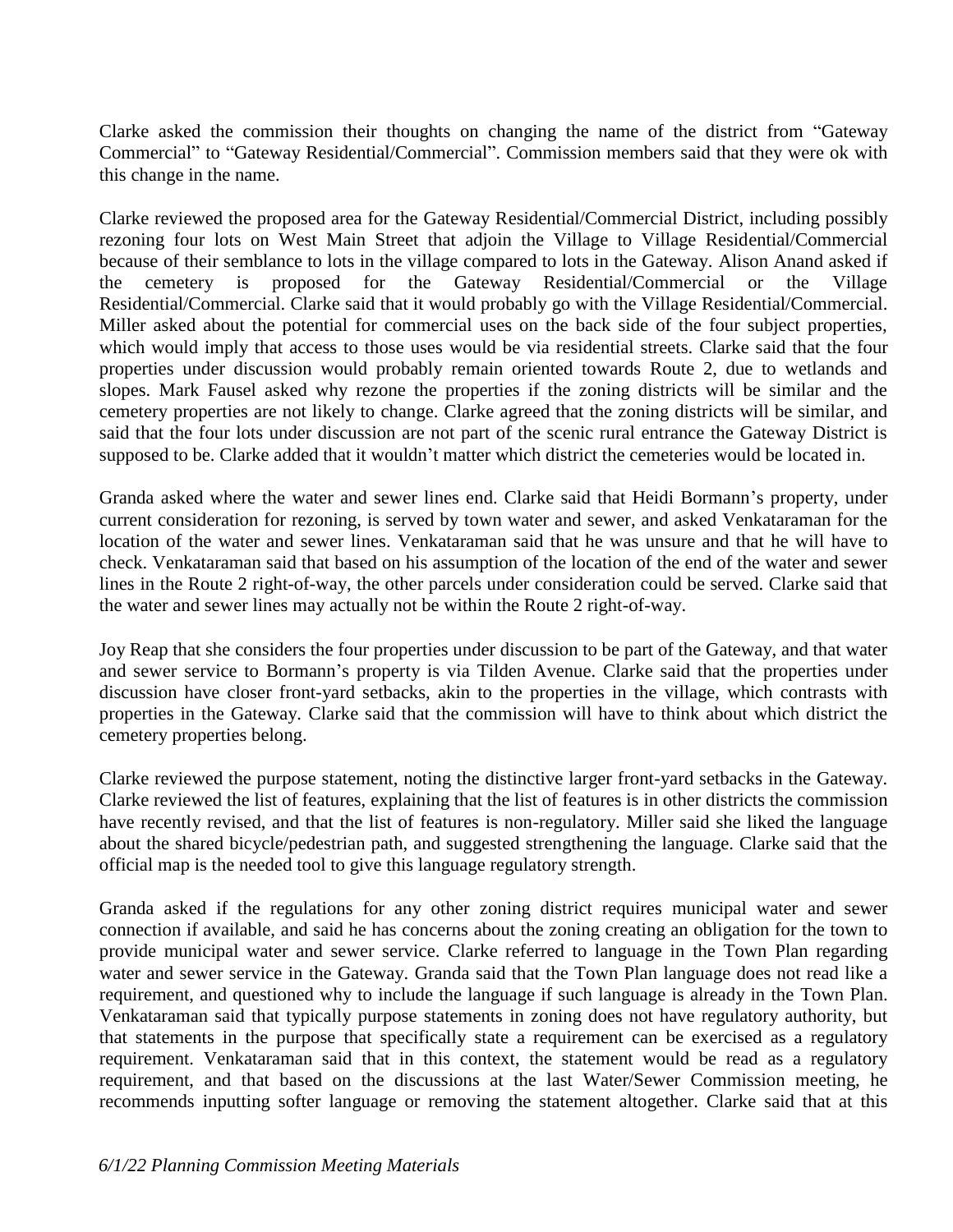point, she would be open to removing the statement, and asked Venkataraman for clarification on discussions at the last Water/Sewer Commission meeting. Venkataraman said that the water and sewer extension project is on hold because of its cost. Granda said that that could change based on the availability of funds through the bipartisan infrastructure bill, and due to the uncertainty, the commission would be better served by removing the language. Fausel said he was open to removing the statement or softening the statement. Miller said that the reference to water and sewer service should be included in the regulations for lot size, and that the oblique reference would give the public a sense of the Town's goal of providing water and sewer service. Anand concurred that the commission should include an aspiration statement referencing water and sewer service.

Clarke reviewed the statements on reusing historic structures and multistory buildings. Anand said that the commission will need to make sure adequate parking will be available for multistory buildings.

Clarke opened discussion on the list of permitted uses. Fausel said he had concerns about 3-4 unit multifamily dwellings, banks, and state and community operated facilities. Venkataraman said that he and Clarke have had conversations since Friday—when the meeting materials were distributed—about the permitted and reviewed uses, and that they decided that some of the permitted uses should be moved to reviewed. Clarke said that state and community operated facilities, and religious facilities in the reviewed section. Fausel added that he had concerns about inn uses. Clarke said that inn uses and hotel uses will need to be better defined. Venkataraman said that the Zoning Regulations does not make much of a distinction between inn and hotel/motel uses, and that he recommends differentiating the uses based on size. Fausel said he had concerns about the size and appearance of small-scale inns, and that he would recommend putting inns, hotels and bed and breakfast uses as conditional uses. Venkataraman said that the Zoning Regulations define bed and breakfast uses well, compared to inn uses and hotel/motel uses. Clarke said that as long as the Zoning Regulations include clear-cut standards and conditions, the Zoning Administrator would be able to review the uses to the same effect as the DRB without the public hearing requirement.

Granda expressed concerns about allowing uses that will never be water and sewer customers, such as cemetery uses. Clarke said she had reservations about removing the cemetery use considering that the district has a cemetery. Granda suggested including cemetery uses as a conditional use, and said that there was good reason not to include cemetery uses considering the need to disperse costs for water and sewer service.

Granda asked if there was a definition for state or community operated facility. Clarke said that the use could include anything state or community operated. Granda asked if a sand shed would be considered a state or community operated facility. Venkataraman said yes. Granda referred to the sand shed in Huntington, noting its aesthetics and the fact that it does not have water and sewer service. Clarke said that state and community operated facilities is to be included in the reviewed list, and that the Town's ability to review the use is limited per state statute.

Miller suggested prohibiting the installation of elevators lessen potential impacts. Clarke said that elevators would be needed for multistory housing. Granda said that the inn use couldn't be ADAcompliant without an elevator and that the number of beds would be the standard way to regulate the use.

Fausel asked Clarke and Venkataraman for the uses that are to be included in the conditional use list from the permitted use list, and asked the commission about 3-4 unit multifamily dwellings. Clarke said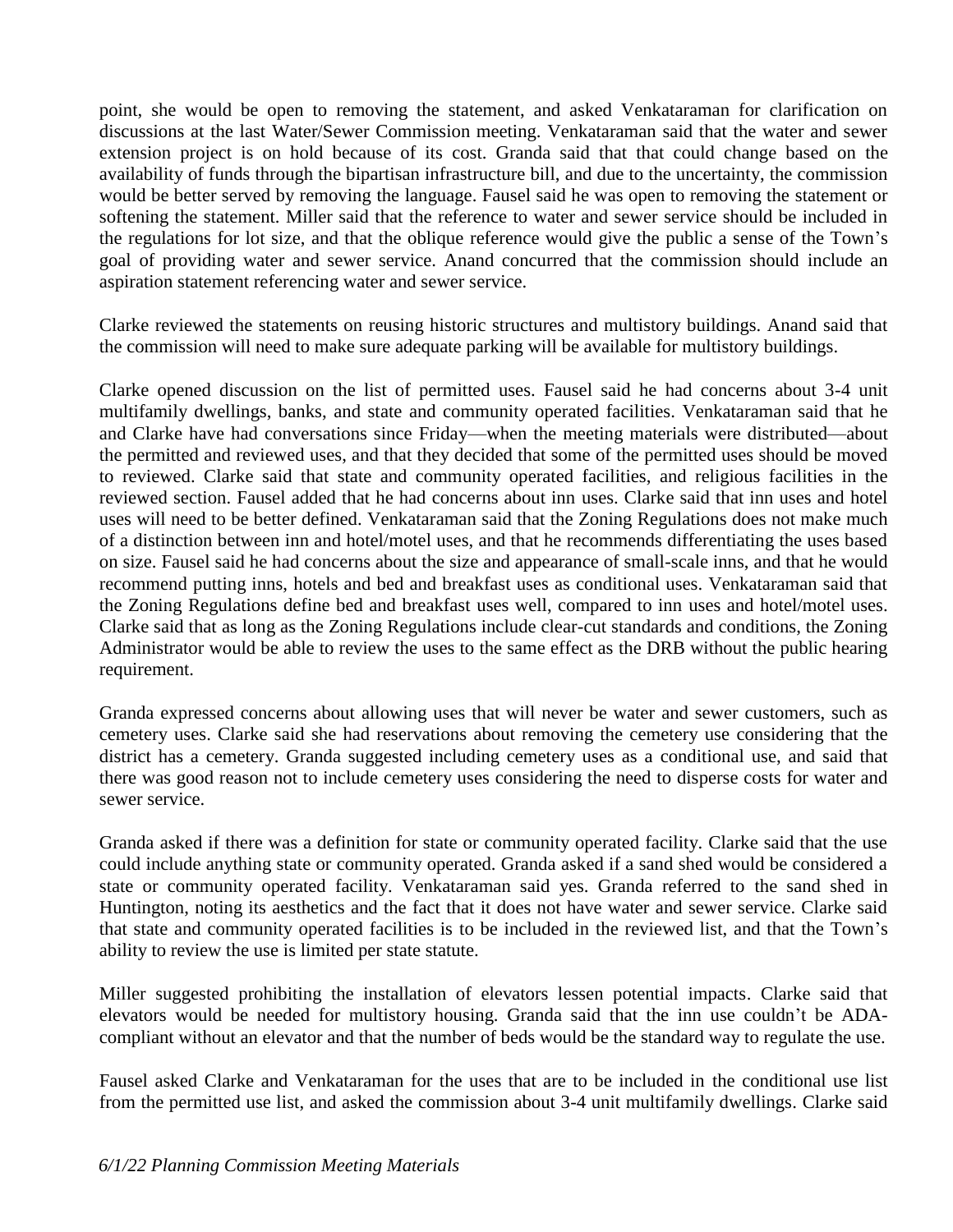that the proposed development standards will include standards and conditions for multifamily dwellings that Brandy Saxton had proposed. Granda said he had no problem with 3-4 unit multifamily dwellings in the Gateway. Clarke reviewed the list of permitted uses in the packet and identified uses that would be moved to reviewed uses.

Clarke said that supported housing facility is open for discussion, and that with supported housing facilities, not many people want supported housing facilities in their neighborhood, there is a need for supportive housing facilities, and the likelihood for supportive housing facilities to fail through a public hearing process is high. Clarke said that some of the goals with this zoning revision process are to include enough development review standards to mitigate negative impacts to allow for administrative review of uses, including housing uses, and to help the town meets its housing needs. Fausel said that it was hard to gauge the impacts of uses without the definitions of the uses. Clarke said that draft definitions for hotel/motel uses and inn uses, state language referring to state and community owned facilities, and the potential development standards for 3-4 unit multifamily dwelling uses can be provided. Fausel asked for clarification for group home and supported housing facility. Clarke said that group home uses are protected by state statute. Miller noted the importance of the development standards. Clarke said the development standards could be further discussed during the next meeting.

#### **5. Discussion on the Village Zoning revision**

Clarke said that incorporating Brandy Saxton's recommendations to this portion of the village is much more straightforward, and noted the difference between Saxton's recommendations for rezoning and the commission's past draft rezoning maps.

Clarke reviewed the draft purpose statement, noting that the Village Residential/Commercial District is one of the key places to put more housing units in town and has mixed use properties. Fausel asked about mixed use building of up to four compatible uses within the permitted uses section, and how it contrasts with a variety of uses in different buildings on the same lot. Clarke said that currently the only way the town can allow multiple uses in multiple buildings on a lot is through the PUD process, but that allowing for multiple uses in multiple buildings on a lot through a more straightforward permitting process could be included in this district or with other districts. Fausel asked Reap how practical and advantageous it would be to allow for multiple commercial uses in multiple buildings on a single lot. Reap said that having multiple buildings on a lot would be helpful. Fausel asked Reap if there could be a downside to allow multiple commercial buildings on a single lot. Reap said she didn't think so. Clarke said that they had conversations with Saxton to allow multiple buildings on a lot, that Saxton recommended allowing multiple buildings on a lot in the village districts, and that Saxton mentioned downsides in terms of legal arrangements. Venkataraman said that the greater concern is for multiple buildings hosting residential uses, and that with commercial lots the lot is typically owned by a single landowner and spaces are rented out. Venkataraman said that issues arise when individual residential units are conveyed, and that sometimes with older residential units and accessory apartments, the utilities serving a unit could come via another residential unit instead of a direct connection to the line in the right-of-way. Clarke discussed the distinction between a duplex and a detached accessory apartment and the possible removal of requiring both units in a duplex to be housed in a single building. Miller said that having multiple units housed in multiple buildings could relieve parking issues within the lot.

Clarke reviewed the differences between the Village Residential/Commercial, and the Gateway Residential/Commercial, noting the differences with the front-yard setback and allowances for retail